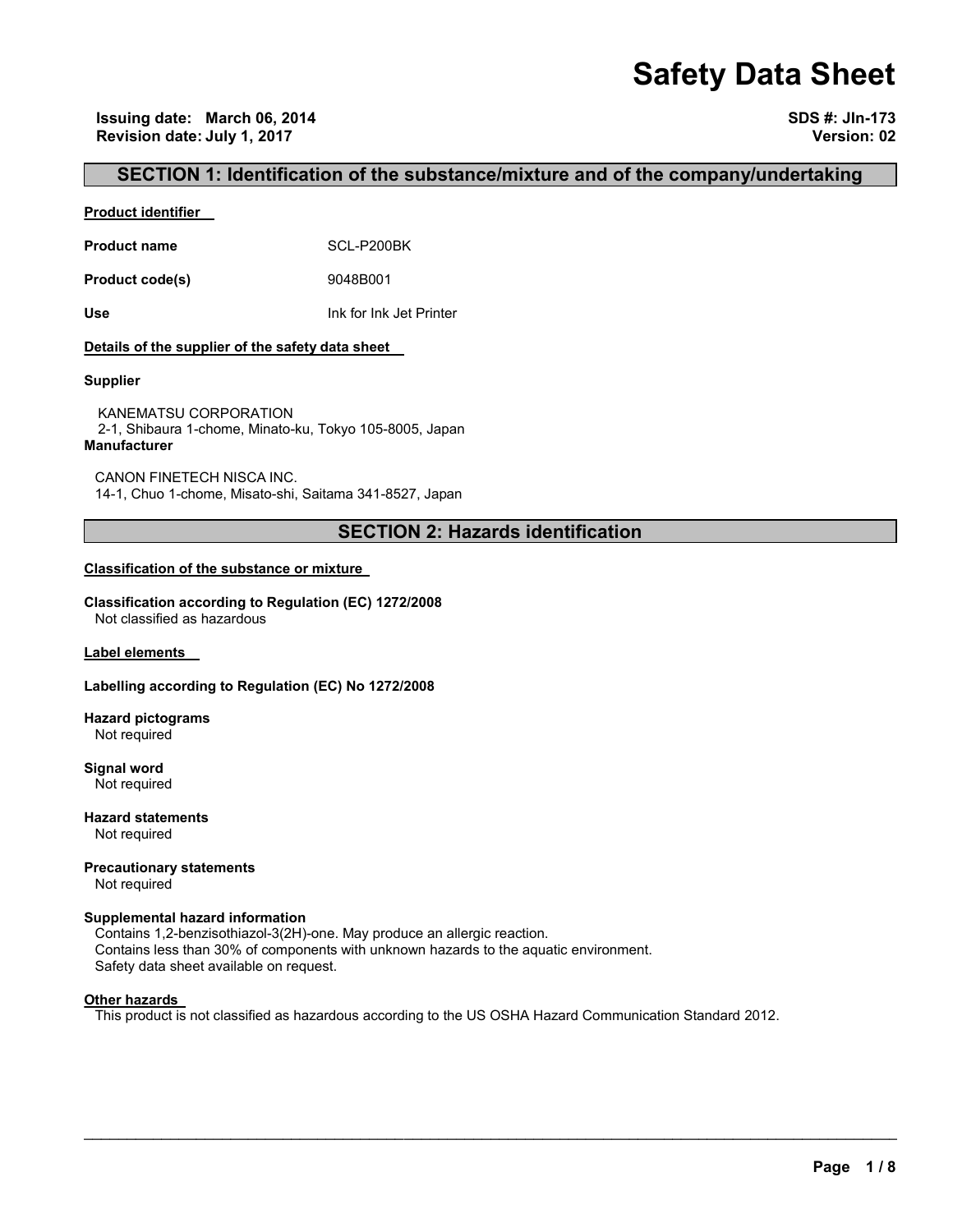# **SECTION 3: Composition/information on ingredients**

 $\mathcal{L}_\mathcal{L} = \{ \mathcal{L}_\mathcal{L} = \{ \mathcal{L}_\mathcal{L} = \{ \mathcal{L}_\mathcal{L} = \{ \mathcal{L}_\mathcal{L} = \{ \mathcal{L}_\mathcal{L} = \{ \mathcal{L}_\mathcal{L} = \{ \mathcal{L}_\mathcal{L} = \{ \mathcal{L}_\mathcal{L} = \{ \mathcal{L}_\mathcal{L} = \{ \mathcal{L}_\mathcal{L} = \{ \mathcal{L}_\mathcal{L} = \{ \mathcal{L}_\mathcal{L} = \{ \mathcal{L}_\mathcal{L} = \{ \mathcal{L}_\mathcal{$ 

| <b>Chemical name</b>                | <b>CAS-No</b> | <b>REACH</b><br><b>Registration No.</b> | Weight %  | <b>Regulation (EC) 1272/2008</b>                                               |                                      | Note to other hazards |
|-------------------------------------|---------------|-----------------------------------------|-----------|--------------------------------------------------------------------------------|--------------------------------------|-----------------------|
|                                     |               |                                         |           | <b>Classification</b>                                                          | <b>H-statement</b>                   |                       |
| Carbon Black                        | 1333-86-4     | Not available                           | $1 - 5$   | None                                                                           | None                                 |                       |
| Triethylene glycol                  | 112-27-6      | Not available                           | $1 - 5$   | None                                                                           | None                                 |                       |
| Glycerin                            | 56-81-5       | Not available                           | $5 - 10$  | None                                                                           | None                                 |                       |
| Ethyleneurea                        | 120-93-4      | Not available                           | $10 - 15$ | Eye Irrit. 2                                                                   | H319                                 |                       |
| 1.2-benzisothiazol-<br>$3(2H)$ -one | 2634-33-5     | Not available                           | < 0.05    | Acute Tox. 4<br>Skin Irrit, 2<br>Eye Dam. 1<br>Skin Sens, 1<br>Aquatic Acute 1 | H302<br>H315<br>H318<br>H317<br>H400 |                       |
| Water                               | 7732-18-5     | Not applicable                          | 60-80     | None                                                                           | None                                 |                       |

For the full text of the H-statements mentioned in this Section, see Section 16.

Note to other hazards: The following substance(s) is (are) marked with (1), (2) and/or (3)

- (1) Substance for which EU Occupational Exposure Limit(s) is (are) established (See SECTION 8)

- (2) PBT substance or vPvB substance under Regulation (EC) No 1907/2006

- (3) Substance listed in Candidate List of SVHC for Authorisation under Regulation (EC) No 1907/2006

# **SECTION 4: First aid measures**

### **Description of first aid measures**

| <b>Inhalation</b>                                           | If symptoms are experienced, move victim to fresh air and obtain medical advice.                                                                                                    |
|-------------------------------------------------------------|-------------------------------------------------------------------------------------------------------------------------------------------------------------------------------------|
| Ingestion                                                   | Rinse mouth. Give one or two glasses of water.<br>If irritation or discomfort occurs, obtain medical advice immediately.                                                            |
| <b>Skin contact</b>                                         | Wash with water and soap or mild detergent.<br>If irritation persists, obtain medical advice.                                                                                       |
| Eye contact                                                 | Immediately flush with lukewarm, gently flowing water for 5 minutes or until the chemical is<br>removed.<br>If irritation persists, obtain medical advice immediately.              |
| Most important symptoms and effects, both acute and delayed |                                                                                                                                                                                     |
| <b>Inhalation</b>                                           | No adverse effects are expected under intended use.<br>Over exposure to vapor or mist may cause respiratory tract irritation, cough, dizziness,<br>drowsiness, headache and nausea. |
| Ingestion                                                   | May cause abdominal pain, diarrhea, dizziness, drowsiness, dullness, headache, nausea<br>and vomiting.                                                                              |
| <b>Skin contact</b>                                         | Neither irritation nor sensitization is expected. (See SECTION 11)                                                                                                                  |
| Eye contact                                                 | May cause mild irritation. (See SECTION 11)                                                                                                                                         |
| <b>Chronic effects</b>                                      | Not identified                                                                                                                                                                      |
| None                                                        | Indication of any immediate medical attention and special treatment needed                                                                                                          |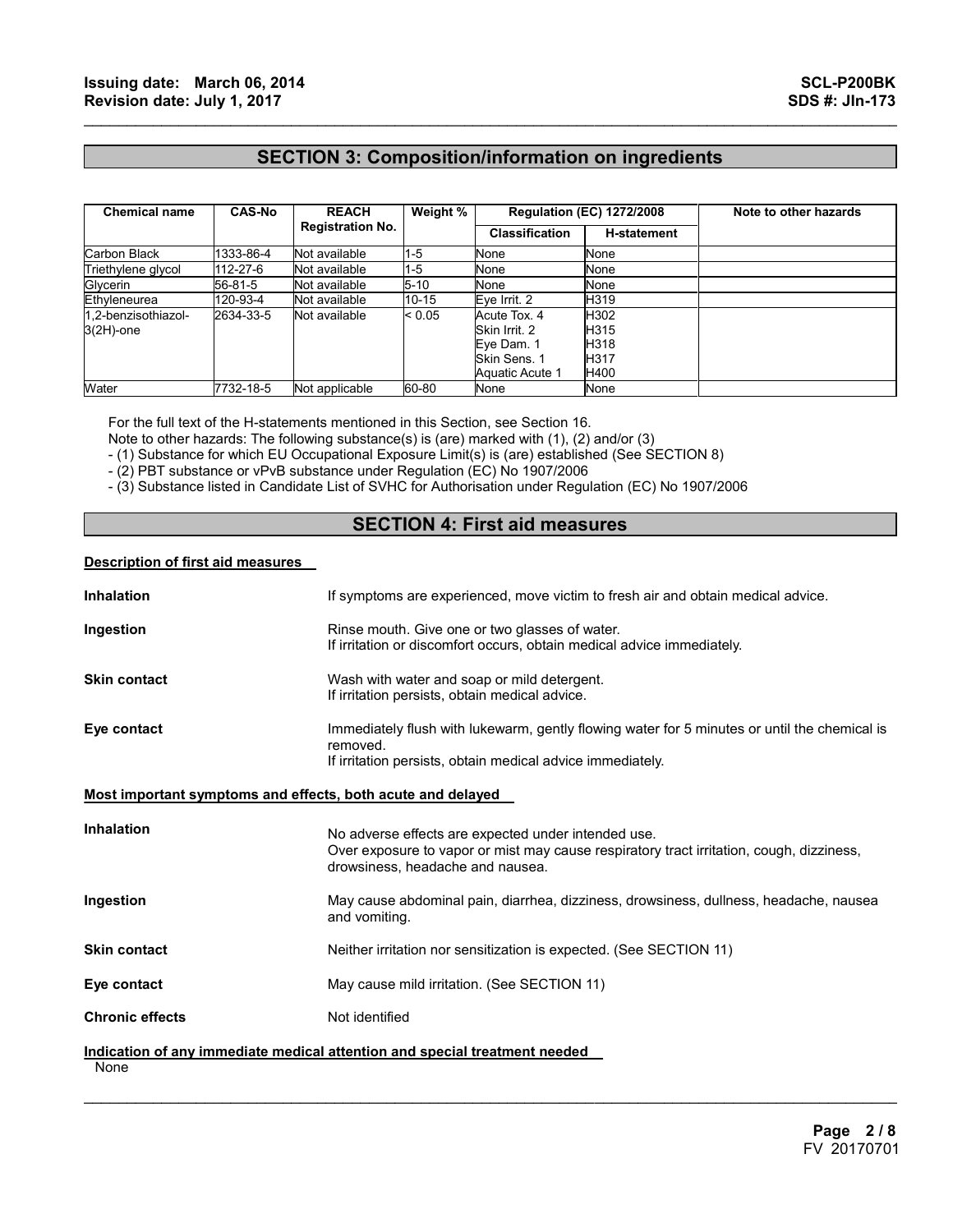# **SECTION 5: Firefighting measures**

 $\mathcal{L}_\mathcal{L} = \{ \mathcal{L}_\mathcal{L} = \{ \mathcal{L}_\mathcal{L} = \{ \mathcal{L}_\mathcal{L} = \{ \mathcal{L}_\mathcal{L} = \{ \mathcal{L}_\mathcal{L} = \{ \mathcal{L}_\mathcal{L} = \{ \mathcal{L}_\mathcal{L} = \{ \mathcal{L}_\mathcal{L} = \{ \mathcal{L}_\mathcal{L} = \{ \mathcal{L}_\mathcal{L} = \{ \mathcal{L}_\mathcal{L} = \{ \mathcal{L}_\mathcal{L} = \{ \mathcal{L}_\mathcal{L} = \{ \mathcal{L}_\mathcal{$ 

#### **Extinguishing media**

#### **Suitable extinguishing media**

CO2, water, foam or dry chemicals

# **Unsuitable extinguishing media**

None

#### **Special hazards arising from the substance or mixture**

### **Special hazard**

None

### **Hazardous combustion products**

CO, CO2, NOx and SOx

### **Advice for firefighters**

### **Special protective equipment for fire-fighters**

None

### **SECTION 6: Accidental release measures**

### **Personal precautions, protective equipment and emergency procedures**

Avoid contact with skin, eyes and clothing. Avoid breathing vapor and mist.

### **Environmental precautions**

Do not release to sewer, surface water or ground water.

### **Methods and material for containment and cleaning up**

Wipe off with wet cloth or paper.

### **Other information**

None

### **SECTION 7: Handling and storage**

 $\mathcal{L}_\mathcal{L} = \mathcal{L}_\mathcal{L} = \mathcal{L}_\mathcal{L} = \mathcal{L}_\mathcal{L} = \mathcal{L}_\mathcal{L} = \mathcal{L}_\mathcal{L} = \mathcal{L}_\mathcal{L} = \mathcal{L}_\mathcal{L} = \mathcal{L}_\mathcal{L} = \mathcal{L}_\mathcal{L} = \mathcal{L}_\mathcal{L} = \mathcal{L}_\mathcal{L} = \mathcal{L}_\mathcal{L} = \mathcal{L}_\mathcal{L} = \mathcal{L}_\mathcal{L} = \mathcal{L}_\mathcal{L} = \mathcal{L}_\mathcal{L}$ 

### **Precautions for safe handling**

Use with adequate ventilation. Avoid contact with skin, eyes and clothing. Avoid breathing vapor and mist. In case of contact, wash out the contaminated area immediately.

### **Conditions for safe storage, including any incompatibilities**

Keep in a cool and dry place. Protect from sunlight. Keep out of the reach of children.

### **Specific end uses**

Ink for Ink Jet Printer. For more information, please refer to the instruction of this product.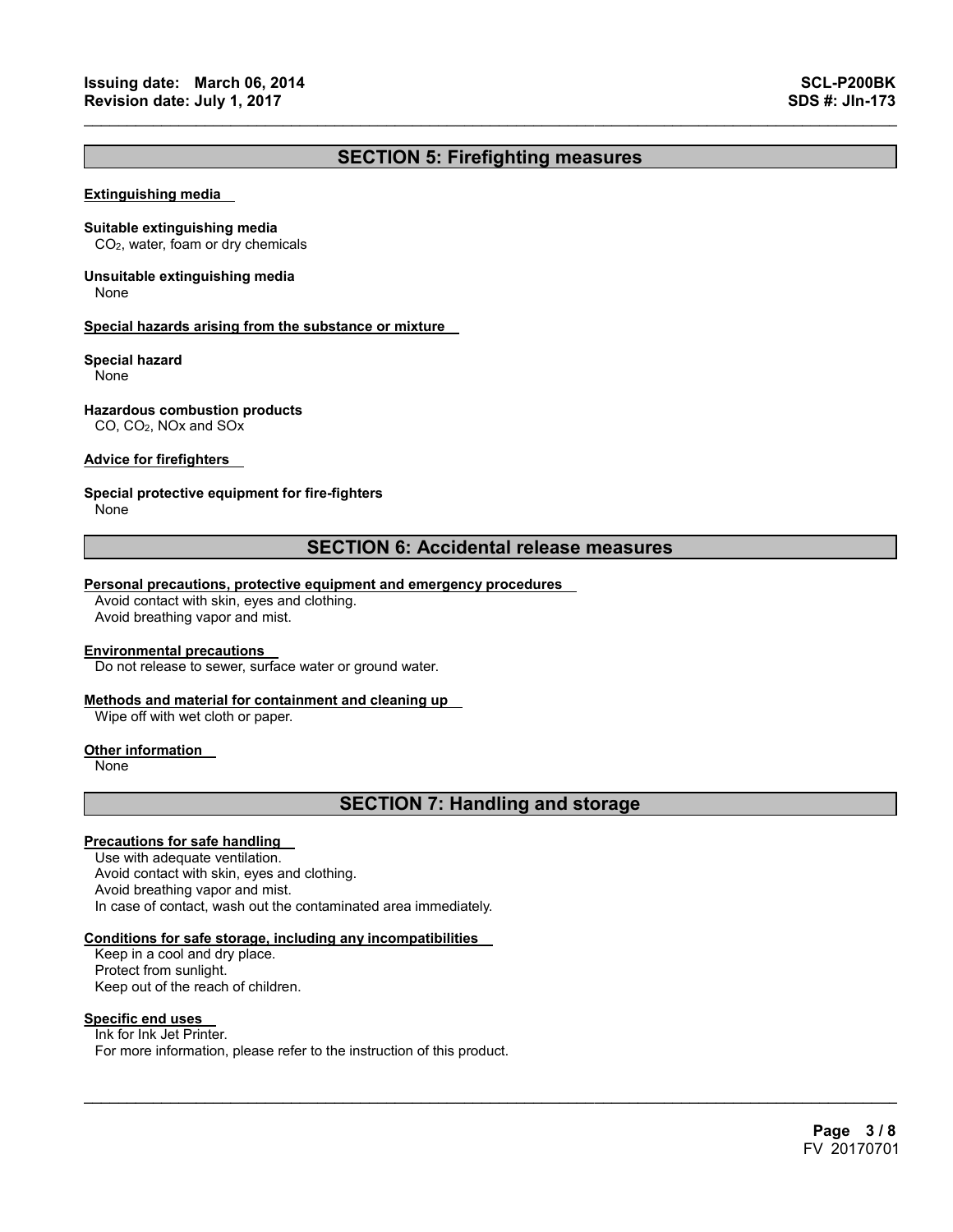### **SECTION 8: Exposure controls/personal protection**

 $\mathcal{L}_\mathcal{L} = \{ \mathcal{L}_\mathcal{L} = \{ \mathcal{L}_\mathcal{L} = \{ \mathcal{L}_\mathcal{L} = \{ \mathcal{L}_\mathcal{L} = \{ \mathcal{L}_\mathcal{L} = \{ \mathcal{L}_\mathcal{L} = \{ \mathcal{L}_\mathcal{L} = \{ \mathcal{L}_\mathcal{L} = \{ \mathcal{L}_\mathcal{L} = \{ \mathcal{L}_\mathcal{L} = \{ \mathcal{L}_\mathcal{L} = \{ \mathcal{L}_\mathcal{L} = \{ \mathcal{L}_\mathcal{L} = \{ \mathcal{L}_\mathcal{$ 

#### **Control parameters**

#### **Exposure limits**

| <b>Chemical name</b> | EU OEL          | <b>OSHA PEL</b>                                                                                              | <b>ACGIH TLV</b>          | <b>Australia OEL</b>      |
|----------------------|-----------------|--------------------------------------------------------------------------------------------------------------|---------------------------|---------------------------|
| Carbon black         | Not established | TWA: $3.5 \text{ mg/m}^3$                                                                                    | TWA: $3.0 \text{ mg/m}^3$ | TWA: $3.0 \text{ mg/m}^3$ |
| Glycerin             | Not established | (as mist)<br><b>Total dust</b><br>TWA: $15 \text{ mg/m}^3$<br>Respirable fraction<br>TWA: $5 \text{ mg/m}^3$ | Not established           | TWA: $10 \text{ mg/m}^3$  |

#### **Exposure controls**

**Appropriate engineering controls** No special ventilation equipment is needed under intended use of this product.

**Individual protection measures, such as personal protective equipment Exercise** 

| <b>Eye/face protection</b>    | Not required   |
|-------------------------------|----------------|
| <b>Skin protection</b>        | Not required   |
| <b>Respiratory protection</b> | Not required   |
| <b>Thermal hazards</b>        | Not applicable |

# **SECTION 9: Physical and chemical properties**

 $\mathcal{L}_\mathcal{L} = \mathcal{L}_\mathcal{L} = \mathcal{L}_\mathcal{L} = \mathcal{L}_\mathcal{L} = \mathcal{L}_\mathcal{L} = \mathcal{L}_\mathcal{L} = \mathcal{L}_\mathcal{L} = \mathcal{L}_\mathcal{L} = \mathcal{L}_\mathcal{L} = \mathcal{L}_\mathcal{L} = \mathcal{L}_\mathcal{L} = \mathcal{L}_\mathcal{L} = \mathcal{L}_\mathcal{L} = \mathcal{L}_\mathcal{L} = \mathcal{L}_\mathcal{L} = \mathcal{L}_\mathcal{L} = \mathcal{L}_\mathcal{L}$ 

### **Information on basic physical and chemical properties**

| Appearance                                    | <b>Black liquid</b>                |
|-----------------------------------------------|------------------------------------|
| Odor                                          | Slight odor                        |
| <b>Odor threshold</b>                         | Not available                      |
| рH                                            | 7-9                                |
| Melting point/Freezing point (°C)             | Not available                      |
| Initial boiling point and boiling range (°C)  | Not available                      |
| Flash point $(^{\circ}C)$                     | None (Estimate)                    |
| <b>Evaporation rate</b>                       | Not available                      |
| Flammability (solid, gas)                     | Neither flammable nor combustible. |
| Upper/lower flammability or explosive limits  |                                    |
| <b>Upper flammability limit</b>               | Not available                      |
| Lower flammability limit                      | Not available                      |
| Upper explosive limit                         | Not available                      |
| Lower explosive limit                         | Not available                      |
| Vapor pressure                                | Not available                      |
| <b>Vapor density</b>                          | Not available                      |
| <b>Relative density</b>                       | $10 - 11$                          |
| Solubility(ies)                               | Water: Miscible                    |
| <b>Partition coefficient: n-octanol/water</b> | Not available                      |
| Autoignition temperature (°C)                 | Not available                      |
| Decomposition temperature (°C)                | Not available                      |
| Viscosity (mPa $\cdot$ s)                     | $1 - 5$                            |
| <b>Explosive properties</b>                   | None (Estimate)                    |
| <b>Oxidizing properties</b>                   | None (Estimate)                    |
|                                               |                                    |

**Other information** 

None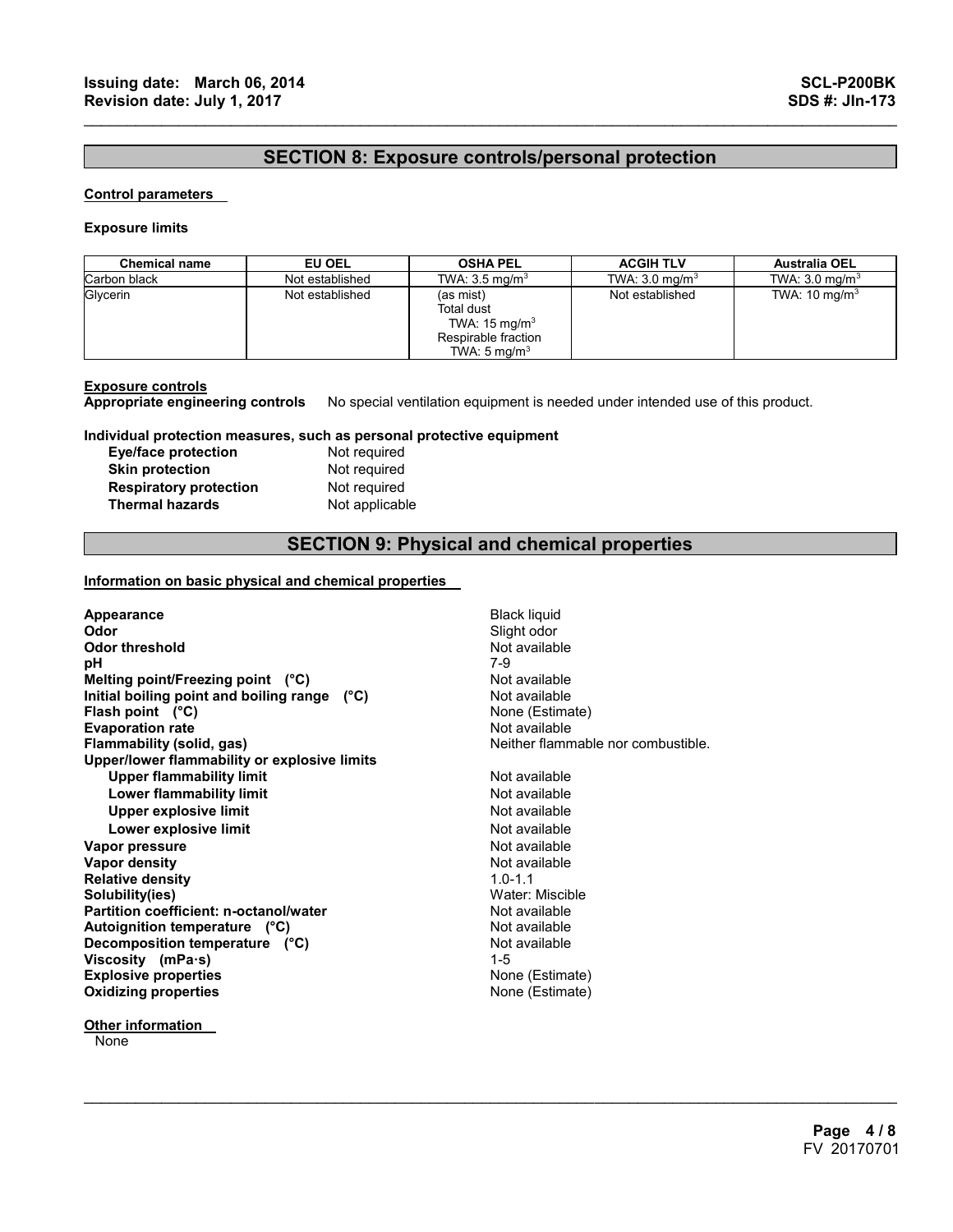# **SECTION 10: Stability and reactivity**

 $\mathcal{L}_\mathcal{L} = \{ \mathcal{L}_\mathcal{L} = \{ \mathcal{L}_\mathcal{L} = \{ \mathcal{L}_\mathcal{L} = \{ \mathcal{L}_\mathcal{L} = \{ \mathcal{L}_\mathcal{L} = \{ \mathcal{L}_\mathcal{L} = \{ \mathcal{L}_\mathcal{L} = \{ \mathcal{L}_\mathcal{L} = \{ \mathcal{L}_\mathcal{L} = \{ \mathcal{L}_\mathcal{L} = \{ \mathcal{L}_\mathcal{L} = \{ \mathcal{L}_\mathcal{L} = \{ \mathcal{L}_\mathcal{L} = \{ \mathcal{L}_\mathcal{$ 

### **Reactivity**

None

### **Chemical stability**

**Stable** 

### **Possibility of hazardous reactions**

None

### **Conditions to avoid**

None

### **Incompatible materials**

Acids, bases, oxidizing materials and reducing agents.

### **Hazardous decomposition products**

CO, CO2, NOx and SOx

# **SECTION 11: Toxicological information**

### **Information on toxicological effects**

| <b>Acute toxicity</b>             | Not available                                                                                                                                                                                                                                                                                                                                                                                                                                                  |
|-----------------------------------|----------------------------------------------------------------------------------------------------------------------------------------------------------------------------------------------------------------------------------------------------------------------------------------------------------------------------------------------------------------------------------------------------------------------------------------------------------------|
| <b>Skin corrosion/irritation</b>  | Not irritant (rabbit)<br>OECD Guidelines No.404 (2002), (EC) 440/2008 Method B4                                                                                                                                                                                                                                                                                                                                                                                |
| Serious eye damage/eye irritation | Mild irritant (rabbit)<br>OECD Guidelines No.405 (2012), (EC) 440/2008 Method B5                                                                                                                                                                                                                                                                                                                                                                               |
| Respiratory or skin sensitization | Not sensitizing (LLNA, mouse)<br>OECD Guidelines No.429 (2010), (EC) 440/2008 Method B42                                                                                                                                                                                                                                                                                                                                                                       |
| Germ cell mutagenicity            | Ames test: Negative                                                                                                                                                                                                                                                                                                                                                                                                                                            |
| Carcinogenicity                   | The IARC evaluated carbon black, as a Group 2B carcinogen, for which there is inadequate<br>human evidence, but sufficient animal evidence. The latter is based upon the development<br>of lung tumors in rats receiving chronic inhalation exposure to powdered carbon black at<br>revels that induce particle overload of the lung. However, the amount of inhalation exposure<br>to powdered carbon black is negligible under intended use of this product. |
| <b>Reproductive toxicity</b>      | Not available                                                                                                                                                                                                                                                                                                                                                                                                                                                  |
| <b>STOT - single exposure</b>     | Not available                                                                                                                                                                                                                                                                                                                                                                                                                                                  |
| <b>STOT - repeated exposure</b>   | Not available                                                                                                                                                                                                                                                                                                                                                                                                                                                  |
| <b>Aspiration hazard</b>          | Not available                                                                                                                                                                                                                                                                                                                                                                                                                                                  |
| <b>Other information</b>          | Not available                                                                                                                                                                                                                                                                                                                                                                                                                                                  |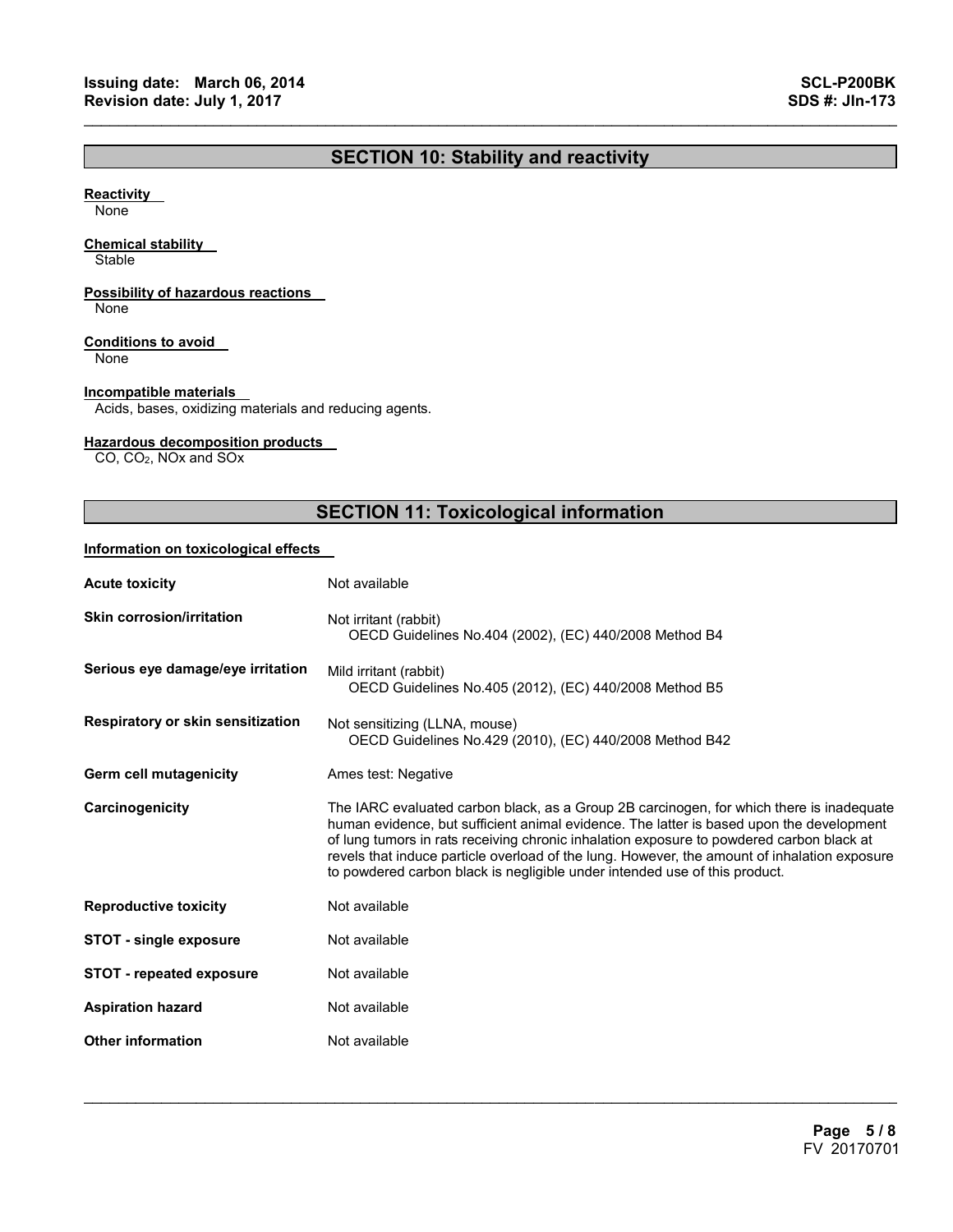# **SECTION 12: Ecological information**

 $\mathcal{L}_\mathcal{L} = \{ \mathcal{L}_\mathcal{L} = \{ \mathcal{L}_\mathcal{L} = \{ \mathcal{L}_\mathcal{L} = \{ \mathcal{L}_\mathcal{L} = \{ \mathcal{L}_\mathcal{L} = \{ \mathcal{L}_\mathcal{L} = \{ \mathcal{L}_\mathcal{L} = \{ \mathcal{L}_\mathcal{L} = \{ \mathcal{L}_\mathcal{L} = \{ \mathcal{L}_\mathcal{L} = \{ \mathcal{L}_\mathcal{L} = \{ \mathcal{L}_\mathcal{L} = \{ \mathcal{L}_\mathcal{L} = \{ \mathcal{L}_\mathcal{$ 

### **Toxicity**

#### **Ecotoxicity effects**

Not available

# **Persistence and degradability**

Not available

### **Bioaccumulative potential**

Not available

### **Mobility in soil**

Not available

### **Results of PBT and vPvB assessment**

No results that the component(s) of this ink meet(s) the PBT or vPvB criteria under Regulation (EC) No 1907/2006.

### **Other adverse effects**

Not available

# **SECTION 13: Disposal considerations**

#### **Waste treatment methods**

Disposal should be subject to federal, state and local laws.

| <b>SECTION 14: Transport information</b>                                     |                                                                                                                 |  |
|------------------------------------------------------------------------------|-----------------------------------------------------------------------------------------------------------------|--|
| <b>UN number</b>                                                             | None                                                                                                            |  |
| UN proper shipping name                                                      | None                                                                                                            |  |
| <b>Transport hazard class</b>                                                | None                                                                                                            |  |
| Packing group                                                                | None                                                                                                            |  |
| <b>Environmental hazards</b>                                                 | Not classified as environmentally hazardous under UN Model Regulations and<br>marine pollutant under IMDG Code. |  |
| <b>Special precautions for users</b>                                         | None                                                                                                            |  |
| Transport in bulk according to Annex II of<br><b>MARPOL and the IBC Code</b> | Not applicable                                                                                                  |  |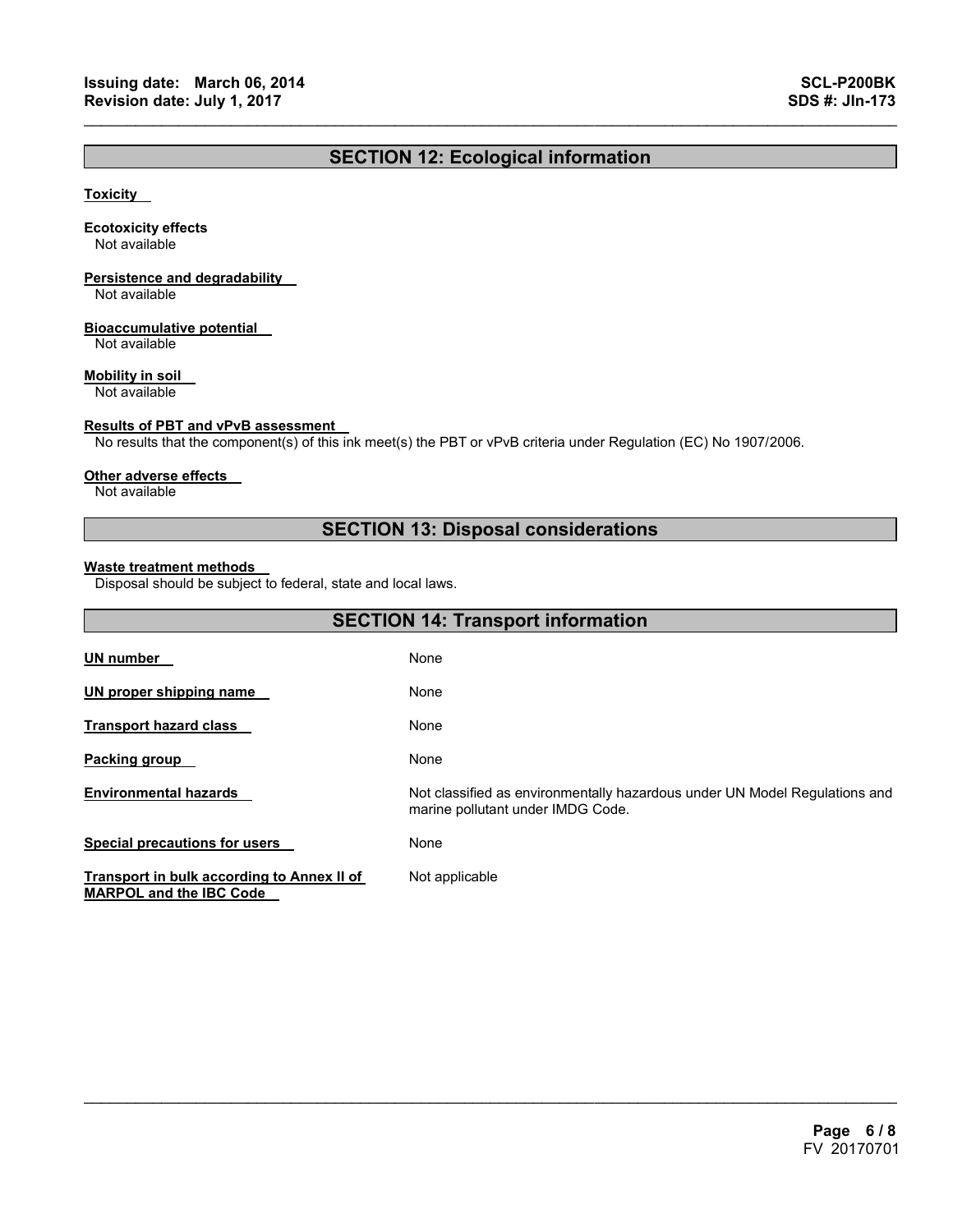# **SECTION 15: Regulatory information**

 $\mathcal{L}_\mathcal{L} = \{ \mathcal{L}_\mathcal{L} = \{ \mathcal{L}_\mathcal{L} = \{ \mathcal{L}_\mathcal{L} = \{ \mathcal{L}_\mathcal{L} = \{ \mathcal{L}_\mathcal{L} = \{ \mathcal{L}_\mathcal{L} = \{ \mathcal{L}_\mathcal{L} = \{ \mathcal{L}_\mathcal{L} = \{ \mathcal{L}_\mathcal{L} = \{ \mathcal{L}_\mathcal{L} = \{ \mathcal{L}_\mathcal{L} = \{ \mathcal{L}_\mathcal{L} = \{ \mathcal{L}_\mathcal{L} = \{ \mathcal{L}_\mathcal{$ 

### **Safety, health and environmental regulations/legislation specific for the substance or mixture**

| [EU information]<br>(EC) No 1907/2006 Authorisation<br>(EC) No 1907/2006 Restriction<br>(EC) No 1005/2009<br>(EC) No 850/2004<br>(EC) No 649/2012<br><b>Chemical Safety Assessment under</b><br>(EC)No1907/2006 | Not regulated<br>Not regulated<br>Not regulated<br>Not regulated<br>Not regulated<br>Not assessed                                          |
|-----------------------------------------------------------------------------------------------------------------------------------------------------------------------------------------------------------------|--------------------------------------------------------------------------------------------------------------------------------------------|
| [USA information]<br>TSCA Sec 4,5,6,7,8,12b<br>OSHA-HCS Classification/Label<br><b>FHSA Classification/Label</b><br>SARA Title III Sec 313<br>California Proposition 65                                         | Not regulated<br>Not classified as hazardous<br>Not classified as hazardous<br>None<br>None                                                |
| [Canada information]<br><b>CEPA Sec 81 (DSL and NDSL listing</b>                                                                                                                                                | Not applicable (Manufactured article)                                                                                                      |
| status)<br>HPA (WHMIS)                                                                                                                                                                                          | Not applicable (Manufactured article)                                                                                                      |
| [Australia information]<br><b>WHS Regulations Chap 7 Part 7.1</b>                                                                                                                                               | <b>ICNA Act Sec 21 (AICS listing status)</b> This product contains ingredients that are not listed on AICS.<br>Not classified as hazardous |
| <b>Other information</b>                                                                                                                                                                                        | None                                                                                                                                       |

# **SECTION 16: Other information**

 $\mathcal{L}_\mathcal{L} = \mathcal{L}_\mathcal{L} = \mathcal{L}_\mathcal{L} = \mathcal{L}_\mathcal{L} = \mathcal{L}_\mathcal{L} = \mathcal{L}_\mathcal{L} = \mathcal{L}_\mathcal{L} = \mathcal{L}_\mathcal{L} = \mathcal{L}_\mathcal{L} = \mathcal{L}_\mathcal{L} = \mathcal{L}_\mathcal{L} = \mathcal{L}_\mathcal{L} = \mathcal{L}_\mathcal{L} = \mathcal{L}_\mathcal{L} = \mathcal{L}_\mathcal{L} = \mathcal{L}_\mathcal{L} = \mathcal{L}_\mathcal{L}$ 

### **Full text of H-statements referred to under sections 2 and 3**

H302: Harmful if swallowed.

H315: Causes skin irritation.

H317: May cause an allergic skin reaction.

H318: Causes serious eye damage.

H319: Causes serious eye irritation.

H400: Very toxic to aquatic life.

### **Annex**

None

**Issuing date:** March 06, 2014

- **Revision date:** July 1, 2017
- **Revision note:** Entirely revised